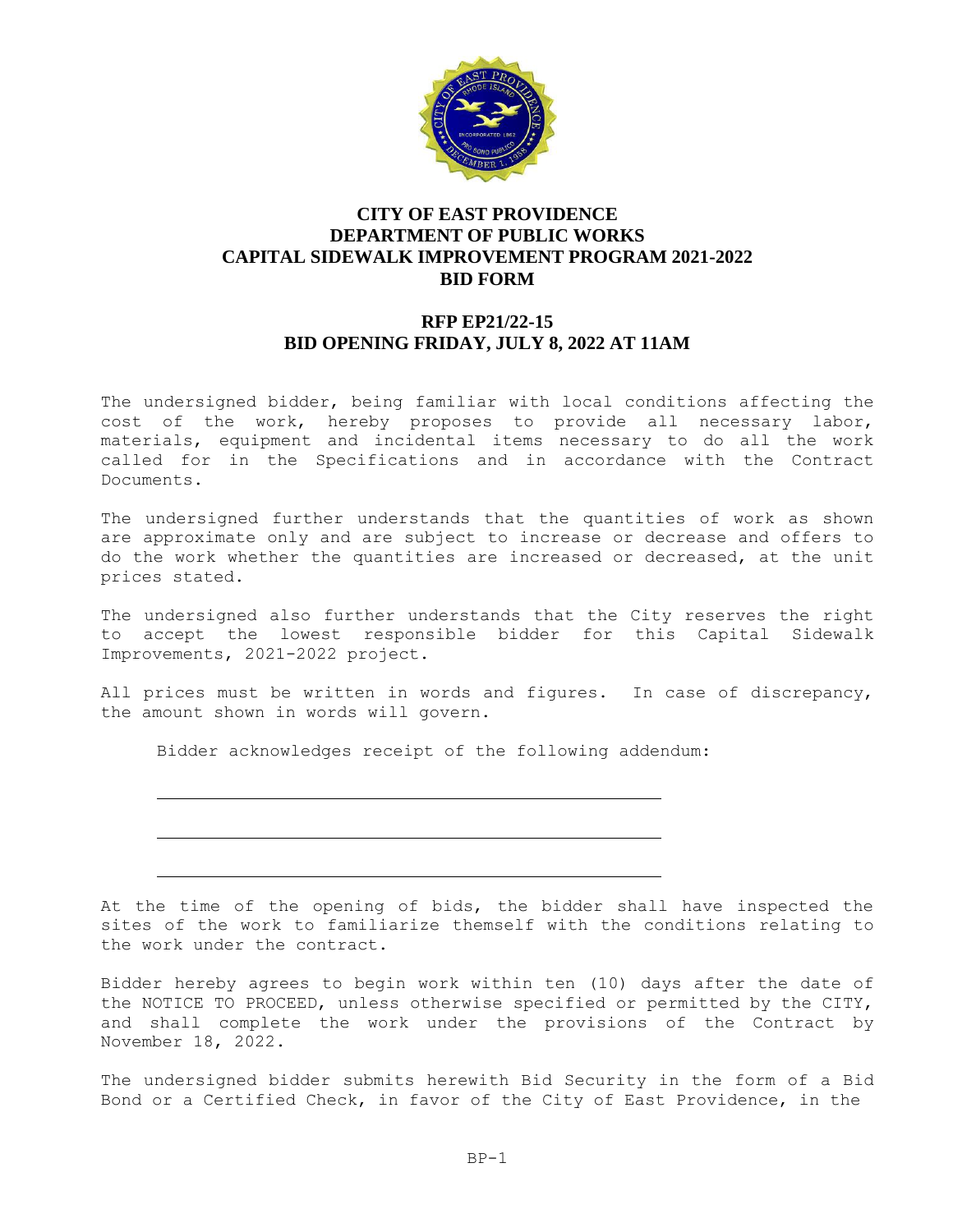amount not less than five (5) percent of the total amount bid in dollars, and agrees and consents that, if they are the successful bidder, the Bid Security shall be forfeited to the City of East Providence as liquidated damages, if the required Contract and Surety Bond are not executed within ten (10) days from the date of the NOTICE OF AWARD.

LIQUIDATED DAMAGES will be assessed at the rate of \$500.00 per day for each day beyond the contract length with the exception of acceptance of loam and seeding which should take place in April or September/October. All other items should be completed.

The undersigned bidder further agrees to pay the premiums for the Surety Bond (Performance, Labor and Materials Payment Bonds) for which said premiums are to be included in the Bid Price.

| BIDDING FIRM:                                                       |                                                        |
|---------------------------------------------------------------------|--------------------------------------------------------|
| NUMBER & STREET:                                                    |                                                        |
| CITY/STATE/ZIP:                                                     |                                                        |
| SIGNATURE:                                                          |                                                        |
| TITLE:                                                              |                                                        |
| DATE:                                                               |                                                        |
| TELEPHONE NO.:                                                      |                                                        |
| Being a Corporation, incorporated under<br>the laws of the State of |                                                        |
| (Partnership)                                                       |                                                        |
| (Individual)                                                        | Composed of officers, partners<br>or owner as follows: |
|                                                                     | (President, Owner, Partner)                            |
| (Corporate Seal)                                                    |                                                        |
|                                                                     |                                                        |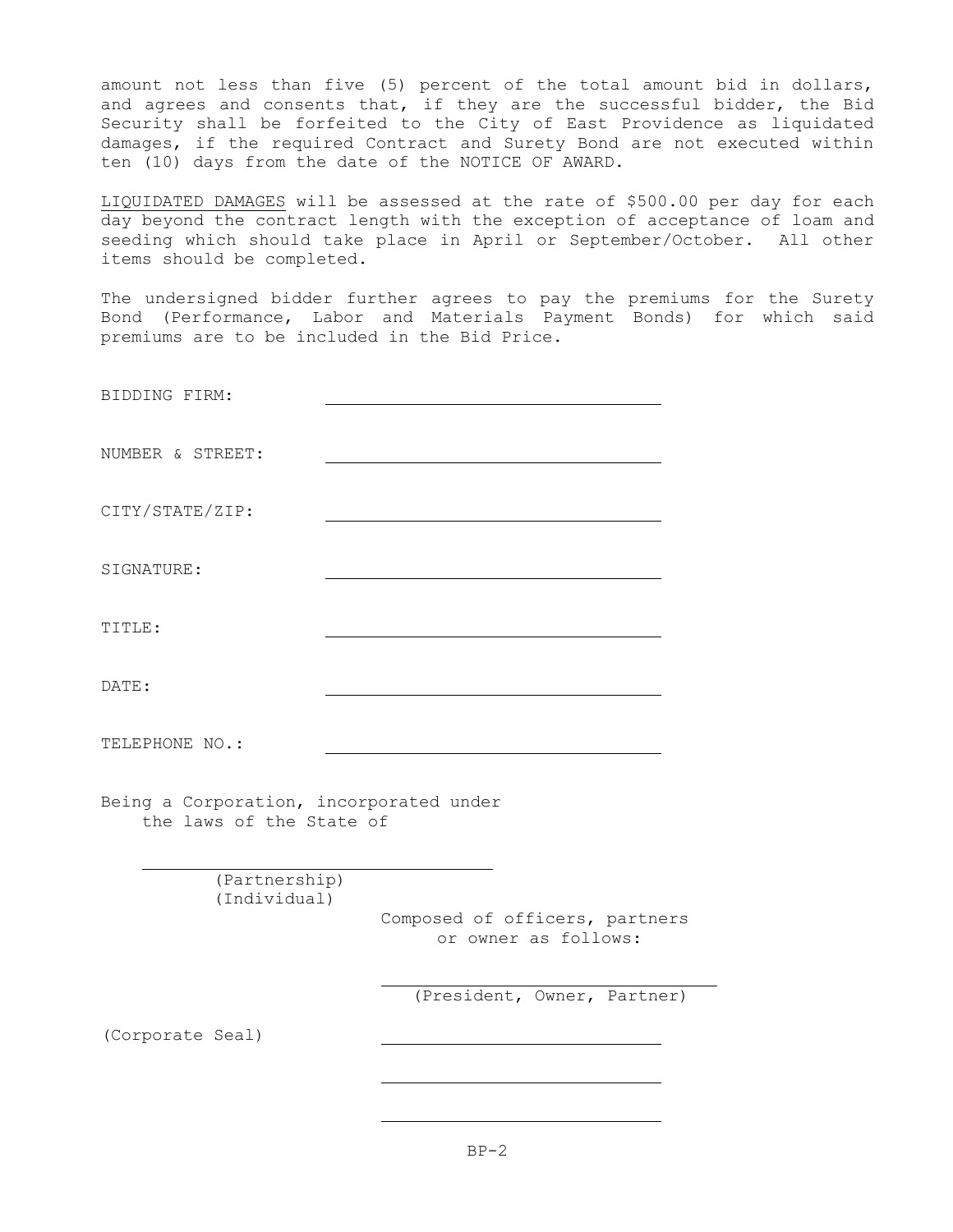| ITEM<br>NO. | EST.<br>QTY.  | BRIEF DESCRIPTION<br>WITH UNIT BID<br>PRICE IN WORDS                                            | UNIT BID<br>PRICE IN<br>FIGURES | AMOUNT IN<br>FIGURES |
|-------------|---------------|-------------------------------------------------------------------------------------------------|---------------------------------|----------------------|
|             |               |                                                                                                 |                                 |                      |
| 1.          | 1,700<br>S.Y. | Furnish and Install<br>4" Concrete Sidewalks<br>(Walkways)                                      |                                 |                      |
|             |               |                                                                                                 | \$                              | \$                   |
|             |               | (Per Square Yard)                                                                               |                                 |                      |
| 2.          | 120<br>S.Y.   | Furnish and Install<br>6" Concrete Sidewalks<br>(Driveways w/ WWF)                              |                                 |                      |
|             |               |                                                                                                 | \$                              | \$                   |
|             |               | (Per Square Yard)                                                                               |                                 |                      |
| 3a.         | 32<br>EACH    | Furnish and Install<br>Handicap Access Ramp<br>Including curb reset<br>$6''$ w/WWF              |                                 |                      |
|             |               |                                                                                                 | \$                              | \$.                  |
|             |               | (Each)                                                                                          |                                 |                      |
| 3b.         | 44<br>EACH    | Furnish and Install<br>Handicap Access Ramp<br>Concrete and truncated domes only<br>(6'' w/WWF) |                                 |                      |
|             |               |                                                                                                 | \$                              | \$                   |
|             |               | (Each)                                                                                          |                                 |                      |
| 4a.         | 700<br>L.F.   | Remove and Set<br>Existing Granite Curb                                                         |                                 |                      |
|             |               |                                                                                                 | \$                              | \$                   |
|             |               | (Per Linear Foot)                                                                               |                                 |                      |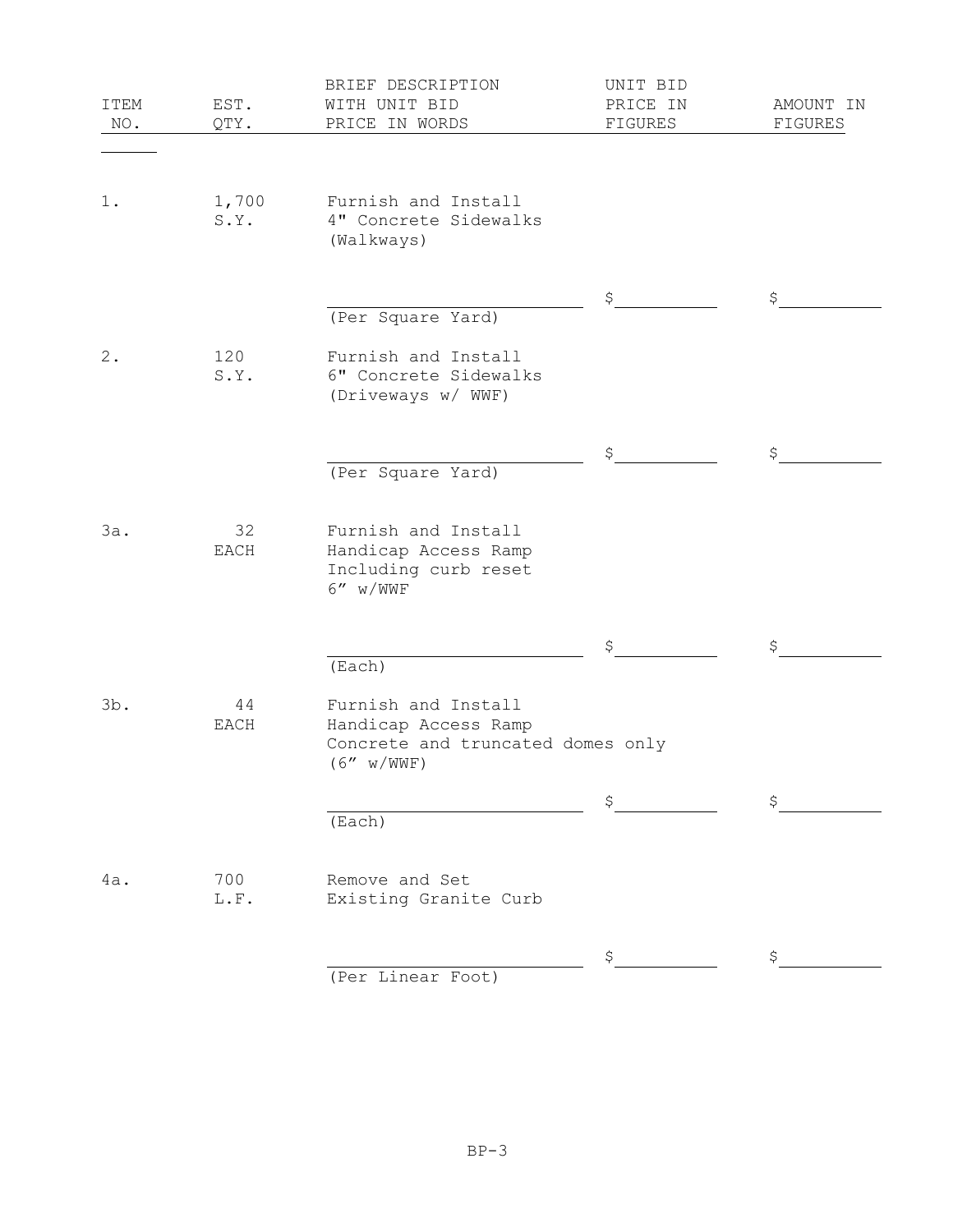| <b>ITEM</b><br>NO. | EST.<br>QTY.                          | BRIEF DESCRIPTION<br>WITH UNIT BID<br>PRICE IN WORDS                          | UNIT BID<br>PRICE IN<br>FIGURES | AMOUNT IN<br>FIGURES |
|--------------------|---------------------------------------|-------------------------------------------------------------------------------|---------------------------------|----------------------|
| 4b.                | 100<br>L.F.                           | Reset<br>Existing Granite Curb                                                |                                 |                      |
|                    |                                       | (Per Linear Foot)                                                             | \$                              | \$                   |
| $5.$               | $\mathbf 1$<br>EACH<br>(Conditional)  | Furnish and Install<br>New Granite Curb (Drop Inlet)                          |                                 |                      |
|                    |                                       | (Per Linear Foot)                                                             | \$                              | \$                   |
| 6a.                | $\mathbf 1$<br>EACH<br>(Conditional)  | Furnish and Install<br>New 2-foot Granite<br>Driveway Returns                 |                                 |                      |
|                    |                                       | (Each)                                                                        | \$                              | \$                   |
| 6b.                | $\mathbf{1}$<br>EACH<br>(Conditional) | Furnish and Install<br>New 3-foot Granite<br>Transitions                      |                                 |                      |
|                    |                                       | (Each)                                                                        | \$                              |                      |
| $\mathbf 7$ .      | $\mathbf 1$<br>$_{\rm EACH}$          | Remove and Reset<br>Existing 2-foot Granite<br>(Conditional) Driveway Returns |                                 |                      |
|                    |                                       | (Each)                                                                        | \$                              | \$                   |
| $\,8$ .            | 500<br>L.F.<br>(Conditional) Markings | Install One Foot Wide<br>Epoxy Resin Pavement                                 |                                 |                      |
|                    |                                       | (Per Linear Foot)                                                             | \$                              | S                    |